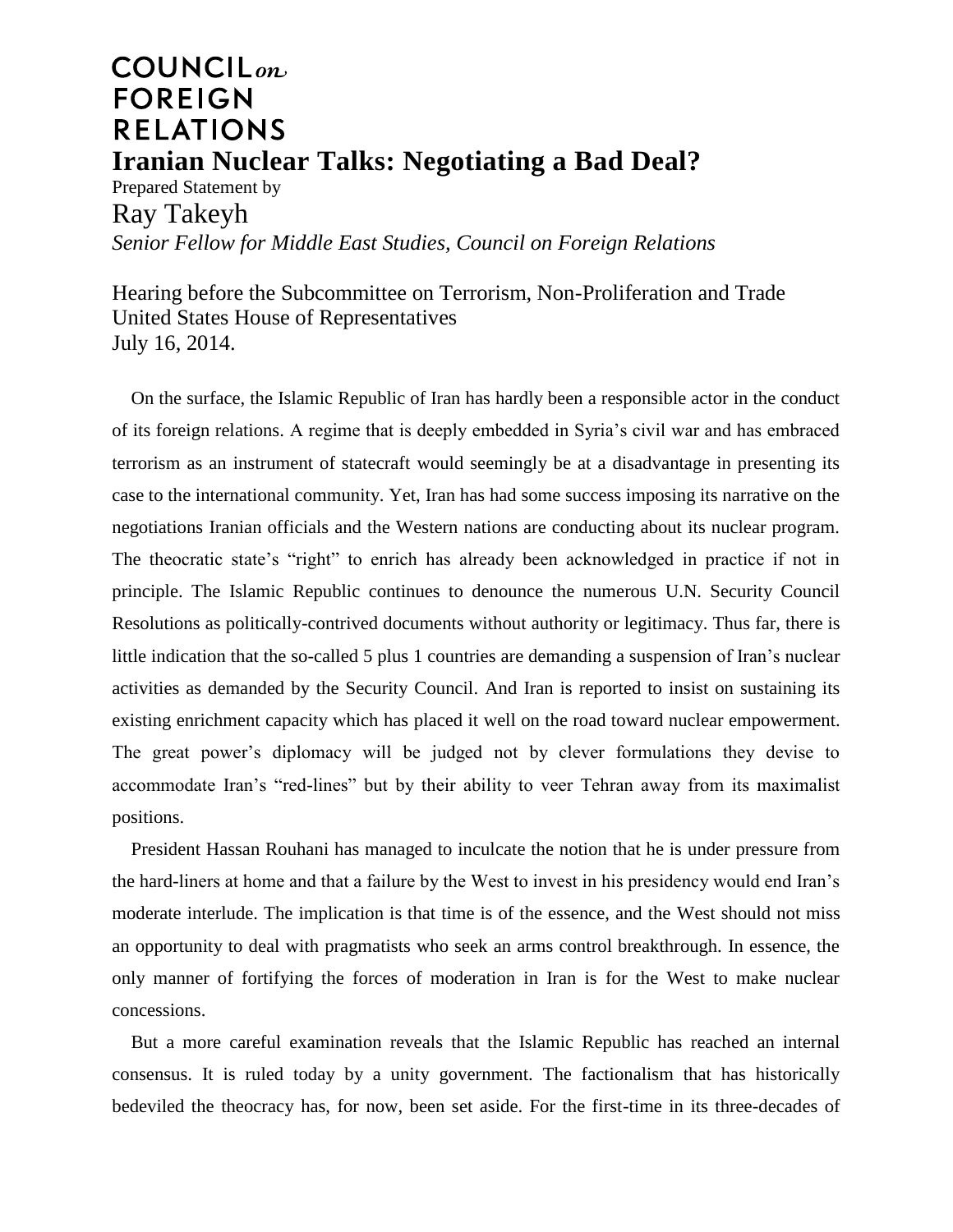existence, the Islamic Republic is not troubled by divisions and dissensions that have undermined previous governments.

For Iran's Supreme Leader, Ayatollah Ali Khamenei, the most important objective is the survival of the regime and preservation of its ideological character. As an astute student of history, Khamenei senses that disunity among the elites can feed popular discontent and imperil the regime. The fraudulent presidential election of 2009 caused not only a legitimacy crisis but also divided the regime's elites. By conceding to Rouhani's election, Khamenei has managed to restore a measure of accountability to the system and has drawn some of his disgruntled cadre back to the fold. Given such domestic calculations, Rouhani's political fortunes are not necessarily contingent on the success of his arms-control policy. Khamenei clearly hopes that his president can ease Iran's economic distress, but the notion that Rouhani will be displaced unless he can quickly obtain concessions from the West is spurious.

Another issue that can paradoxically redound to U.S. advantage is the raised expectations for a deal by November  $24<sup>th</sup>$  or potentially beyond. To be fair, both Iranian and U.S. officials have unwisely raised expectations and fed a media narrative of a potential historical breakthrough between the two old nemeses. Suddenly, the hard-pressed Iranian public has come to expect imminent financial relief. Should the negotiations not yield an accord in a timely manner, it is Khamenei, not President Obama, who would face a popular backlash. A disenfranchised and dispossessed population is an explosive political problem for Khamenei. The Western powers should not be afraid to suspend negotiations or walk away, should the Iranians prove intransigent. Ironically, stalemated negotiations are likely to pressure Iran into offering more concessions.

## **More than Just Nuclear Infractions**

Although Iran's nuclear ambitions have garnered much attention, the Islamic Republic remains a revisionist state that has done much to imperil core American interests in the Middle East. It has lately been fashionable to suggest that the rise of ISIL offers a pathway for cooperation between the United States and Iran. On the surface, this may seem sensible, as both Washington and Tehran have an interest in defanging a militant Sunni group. But we would be wise to heed the essential axiom of Middle East politics: the enemy of my enemy is still my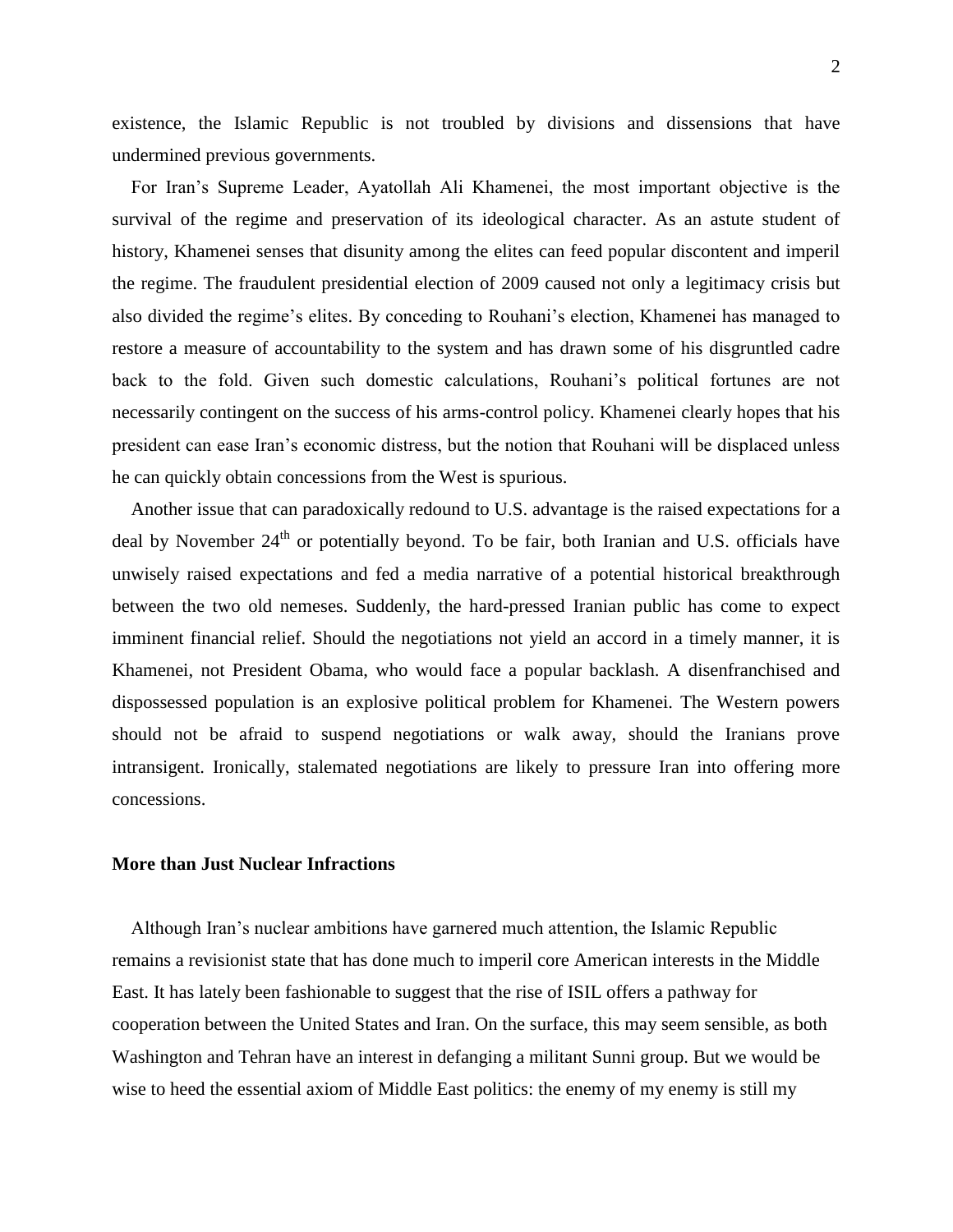enemy. The ebbs and flows of the war on terrorism should not be allowed to conceal the fact that the theocratic regime and its attempt to upend the regional order remains the United States most consequential long-term challenge in the Middle East.

The Islamic Republic is not a normal nation-state seeking to realize its legitimate interests but an ideological entity mired in manufactured conspiracies. A persistent theme of Khamenei's speeches is that the United States is a declining power whose domestic sources of strength are fast eroding. In today's disorderly region, Iran sees a unique opportunity to project its influence and undermine the United States and its system of alliances.

In Afghanistan, in the aftermath of the 9/1l attacks, the misapprehension was born that the United States needed Iran's assistance to rehabilitate its war-torn charge, and this misbegotten notion has since migrated from crisis to crisis. The tactical assistance that Iran offered in Afghanistan in 2001 was largely motivated by its fears of being the next target of U.S. retribution. Even Rouhani's own memoirs reflect how concerned and fearful the Islamic Republic was once U.S. forces deposed Saddam's regime in three-weeks. Once Tehran was convinced that America was dragged into a quagmire of its own making, it proceeded to lacerate U.S. forces in both Iraq and Afghanistan by providing munitions and sanctuaries to various militias. In the meantime, Tehran sought steadily to subvert America's allies in the Persian Gulf and to undermine the security of Israel. The Islamic Republic remains the most generous benefactor to both Hamas and Hezbollah who have done much to menace the state of Israel.

Today, in the two central battlefields of the Middle East—Syria and Iraq—Iran's interests are inimical to those of the United States. Iran's stake in Syria has been made clear by its provisions of money, oil, arms, advisors and, most important, Hezbollah shock-troops to prop up the regime of Bashar al-Assad. The United States' interests, meanwhile, strongly argue against working with Iran against ISIL lest we lose the very Sunni support that will be necessary to eradicate that group. By taking a firm stand in Syria against both Assad and ISIL, we can send a strong signal to Iran's leaders that the price of its troublemaking is going to rise.

Similarly in Iraq, any putative alliance with Iran would undo much of what the United States has attempted to accomplish there—the creation of a pluralistic, unitary state that does not represent a threat to itself or its neighbors and which is not a base for terrorism. The only way that President Obama's objective of not only "degrading" but also "destroying" the Islamic State can be achieved is by taking back, over time, much of the territory seized by its fighters in the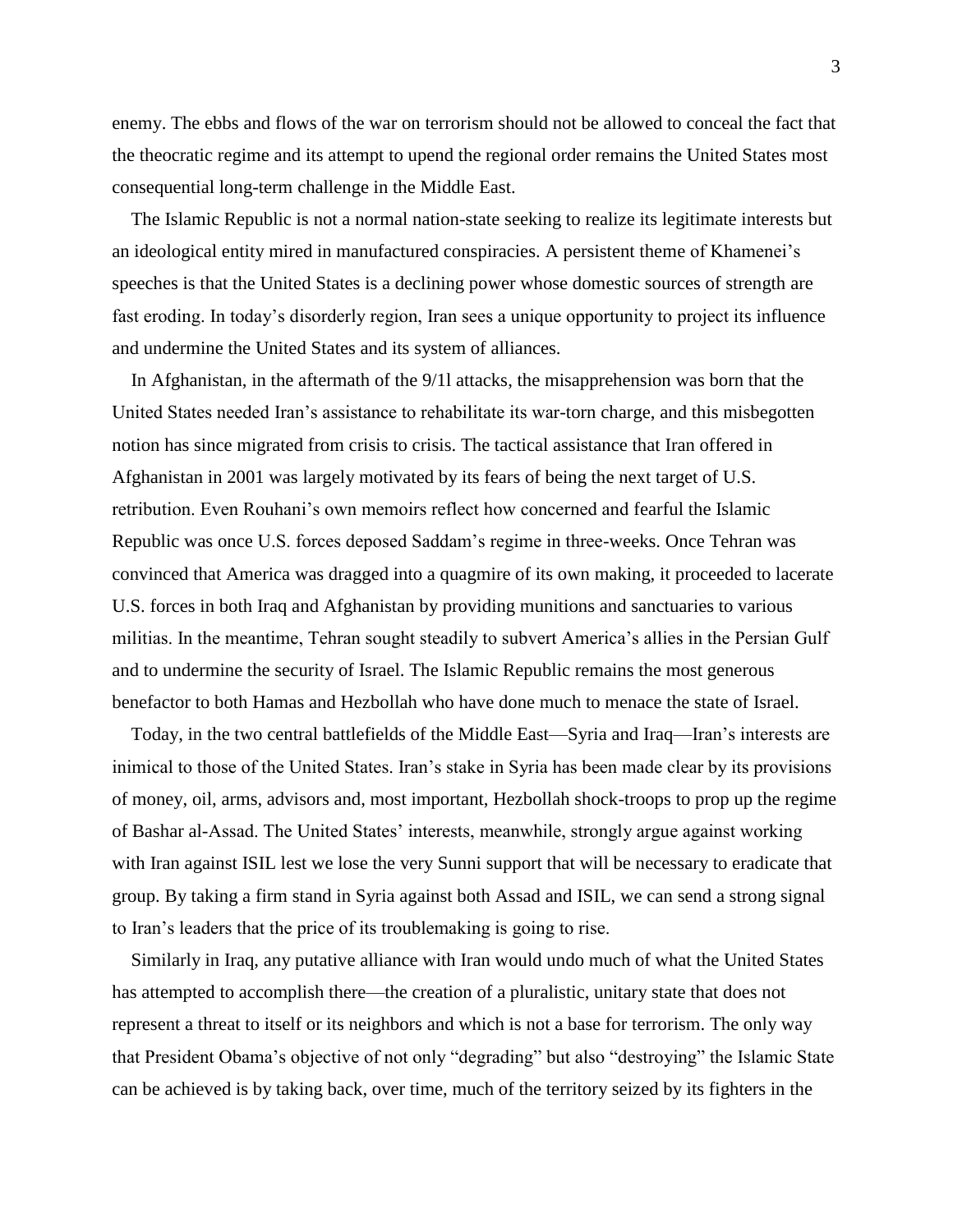Sunni provinces. This will require not only airstrikes in support of the Kurdish troops and Iraqi forces but also significant buy-in from the Sunni tribes who formed the backbone of the uprising against al-Qaeda during the surge. In addition, the sine qua non of the administration's policy is an inclusive government in Iraq that can draw support from neighboring Sunni states such as Saudi Arabia and the United Arab Emirates. Both of these will be unattainable if there is a perception that the United States is seeking a de facto alliance with Iran.

During the past decade, and over two administrations, the United States has been effective in estranging Iran from its European and even Asian customers. But Washington has not affected Iran's position in the Middle East to the same degree. Beyond arms sales to Arab states and attempts to assuage Israeli concerns, the United States has not undertaken a systematic effort to isolate Iran in its immediate neighborhood. Instead of pursuing the chimera of cooperation with the likes of Khamenei, Washington should contest all of Iran's regional assets. From the Shia slums of Baghdad to the battlefields of Syria, Iran should be confronted with a new, inhospitable reality as it searches for partners and collaborators.

The United States and Iran stand at opposite ends of the spectrum in Middle East politics. The Islamic Republic's ideological compulsions and sheer opportunism make it an unlikely ally for the West. The coincidence of mutual opposition to a radical Sunni terrorist group should not blind us to the enduring threat that the mullahs represent.

## **Iran's Negotiating Style**

As the November  $24<sup>th</sup>$  deadline looms, there is a peculiar concern that Congress can derail the negotiations through bluster and legislation. There are calls for rushing the talks and presenting a skeptical Congress with a deal before they assume their majority. On the surface it seems unusual to worry about the longevity of a diplomatic process that thus far lasted over a decade. Still, no matter what Congress does the Islamic Republic will not walk away from the negotiating table. Given how nuclear diplomacy serves Iran's many interests, Congress is unlikely to disrupt the on-going talks.

 Since the exposure of its illicit nuclear program in 2002, Iran's main intention has been to legitimize its expanding atomic infrastructure. The record reveals that Iran's cagy diplomats have gone far in achieving that objective. Although numerous U.N. Security Council resolutions